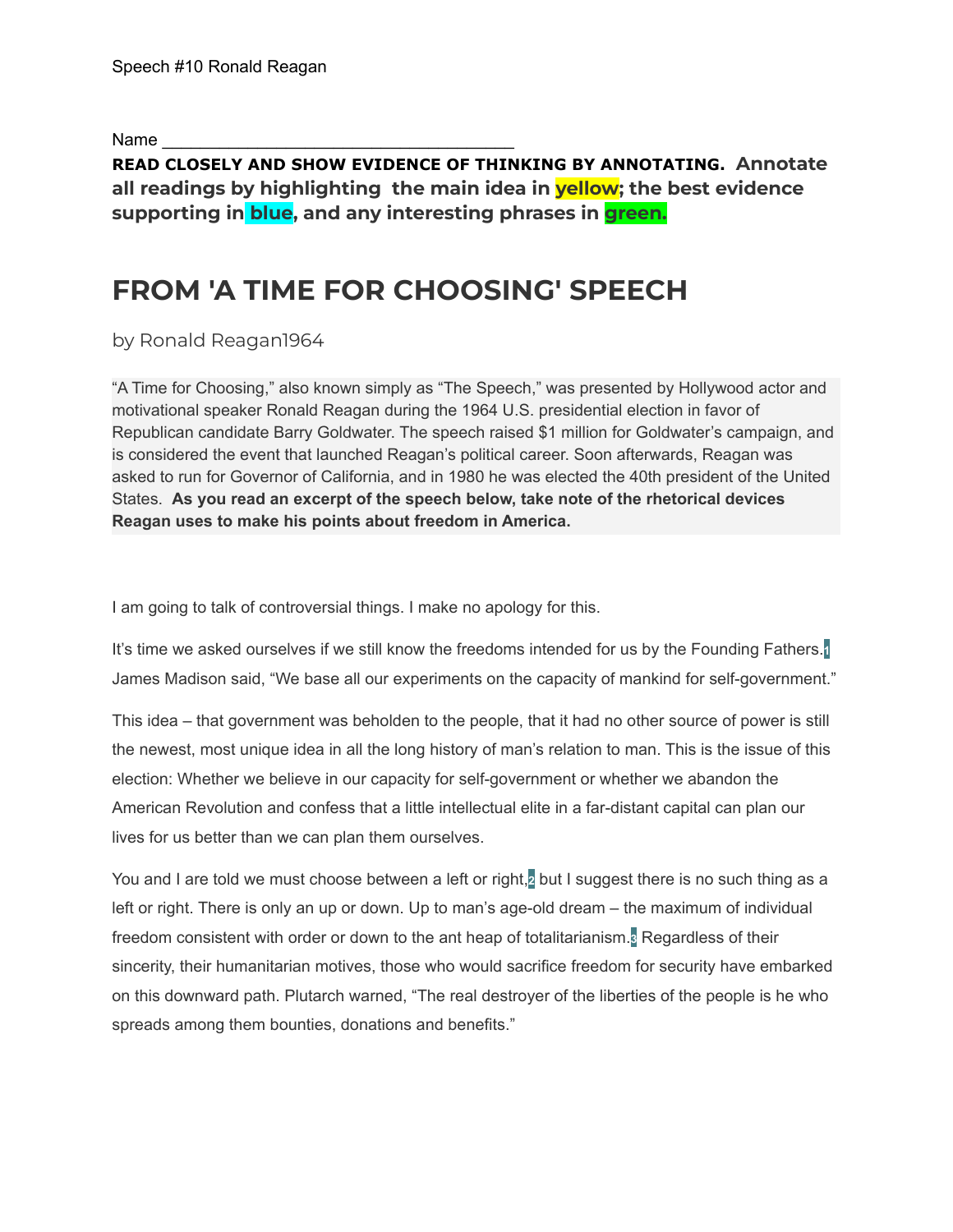#### Speech #10 Ronald Reagan

The Founding Fathers knew a government can't control the economy without controlling people. And they knew when a government sets out to do that, it must use force and coercion to achieve its purpose. So we have come to a time for choosing.

Public servants say, always with the best of intentions, "What greater service we could render if only we had a little more money and a little more power." But the truth is that outside of its legitimate function, government does nothing as well or as economically as the private sector.**4**

Yet any time you and I question the schemes of the do-gooders,**5** we're denounced as being opposed to their humanitarian goals. It seems impossible to legitimately debate their solutions with the assumption that all of us share the desire to help the less fortunate. They tell us we're always "against," never "for" anything.

We are for a provision that destitution**s** should not follow unemployment by reason of old age, and to that end we have accepted Social Security as a step toward meeting the problem. However, we are against those entrusted with this program when they practice deception regarding its fiscal**7** shortcomings, when they charge that any criticism of the program means that we want to end payments....

We are for aiding our allies by sharing our material blessings with nations which share our fundamental beliefs, but we are against doling out money government to government, creating bureaucracy,**8** if not socialism,**9** all over the world.

We need true tax reform that will at least make a start toward restoring for our children the American Dream that wealth is denied to no one, that each individual has the right to fly as high as his strength and ability will take him.... But we cannot have such reform while our tax policy is engineered by people who view the tax as a means of achieving changes in our social structure....

Are you willing to spend time studying the issues, making yourself aware, and then conveying that information to family and friends? Will you resist the temptation to get a government handout for your community? Realize that the doctor's fight against socialized medicine is your fight. We can't socialize the doctors without socializing the patients. Recognize that government invasion of public power is eventually an assault upon your own business. If some among you fear taking a stand because you are afraid of reprisals from customers, clients, or even government, recognize that you are just feeding the crocodile hoping he'll eat you last.

If all of this seems like a great deal of trouble, think what's at stake. We are faced with the most evil enemy mankind has known in his long climb from the swamp to the stars. There can be no security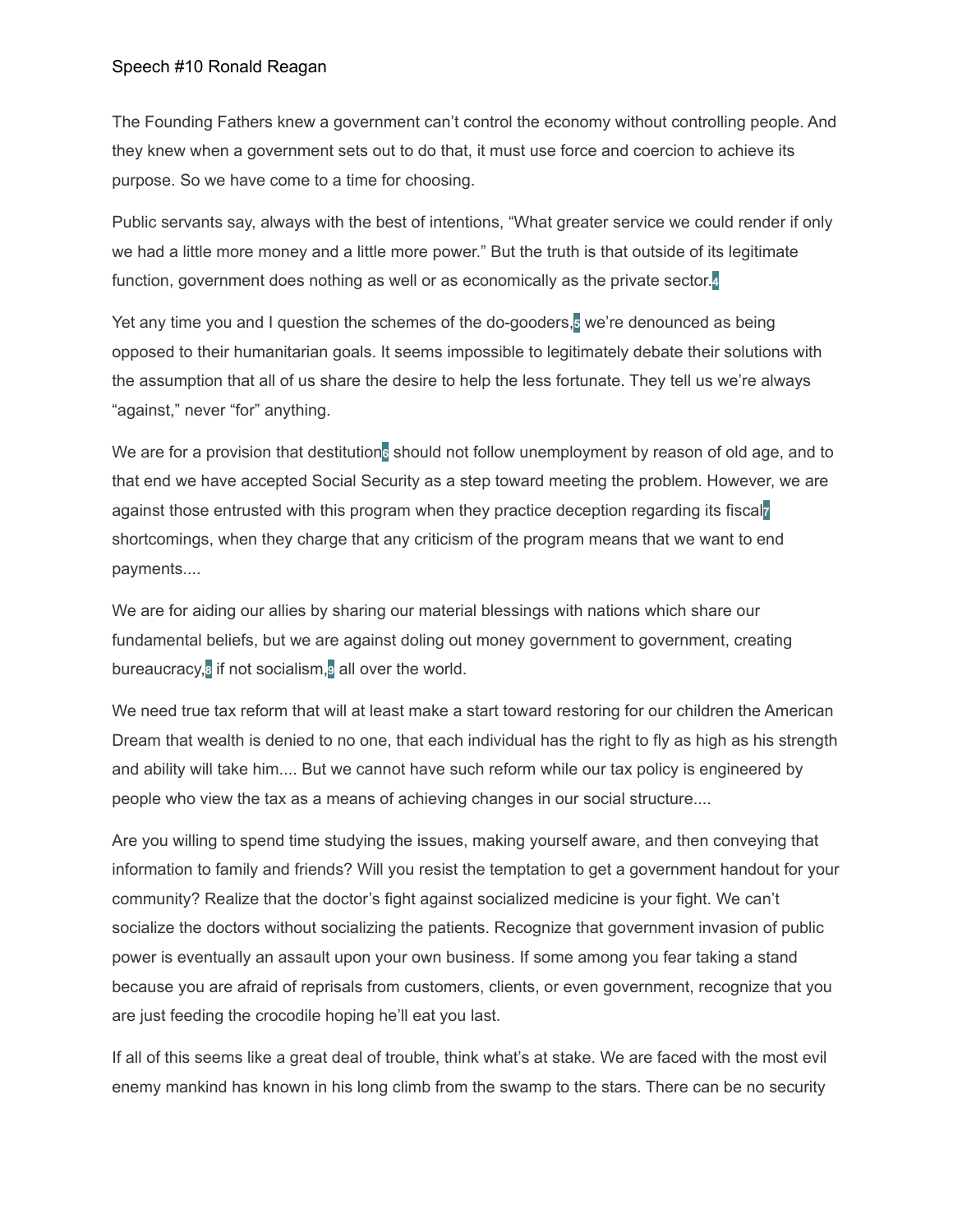### Speech #10 Ronald Reagan

anywhere in the free world if there is no fiscal and economic stability within the United States. Those who ask us to trade our freedom for the soup kitchen of the welfare**10** state are architects of a policy of accommodation.

They say the world has become too complex for simple answers. They are wrong. There are no easy answers, but there are simple answers. We must have the courage to do what we know is morally right. Winston Churchill said that "the destiny of man is not measured by material computation.**11** When great forces are on the move in the world, we learn we are spirits – not animals." And he said, "There is something going on in time and space, and beyond time and space, which, whether we like it or not, spells duty."

You and I have a rendezvous<sup>12</sup> with destiny. We will preserve for our children this, the last best hope of man on earth, or we will sentence them to take the first step into a thousand years of darkness. If we fail, at least let our children and our children's children say of us we justified our brief moment here. We did all that could be done.

## **Notes**

All Definitions Footnotes

1. The term Founding Fathers refers broadly to those individuals of the Thirteen British Colonies in North America who led the American Revolution against the authority of the British Crown and established the United States of America. Historian Richard B. Morris in 1973 identified the following seven figures as the key Founding Fathers: John Adams, Benjamin Franklin, Alexander Hamilton, John Jay, Thomas Jefferson, James Madison, and George Washington.

2. Refers to the "left-right political spectrum" in which the left is considered more liberal and the right more conservative.

3. a political system in which the state holds total control over the society and seeks to control all aspects of public and private life wherever possible

4. the part of a country's economic system run by individuals and companies, rather than the government

5. This is a reference to political liberals who generally believe the government should spend more money on social programs.

- 6. **Destitution** *(noun) :* extreme poverty
- 7. **Fiscal** *(adjective) :* of or relating to government revenue

8. a system of government in which most of the important decisions are made by state officials rather than by elected representatives

9. a social and economic system in which major industries are owned and controlled by the government rather than by individual people and companies